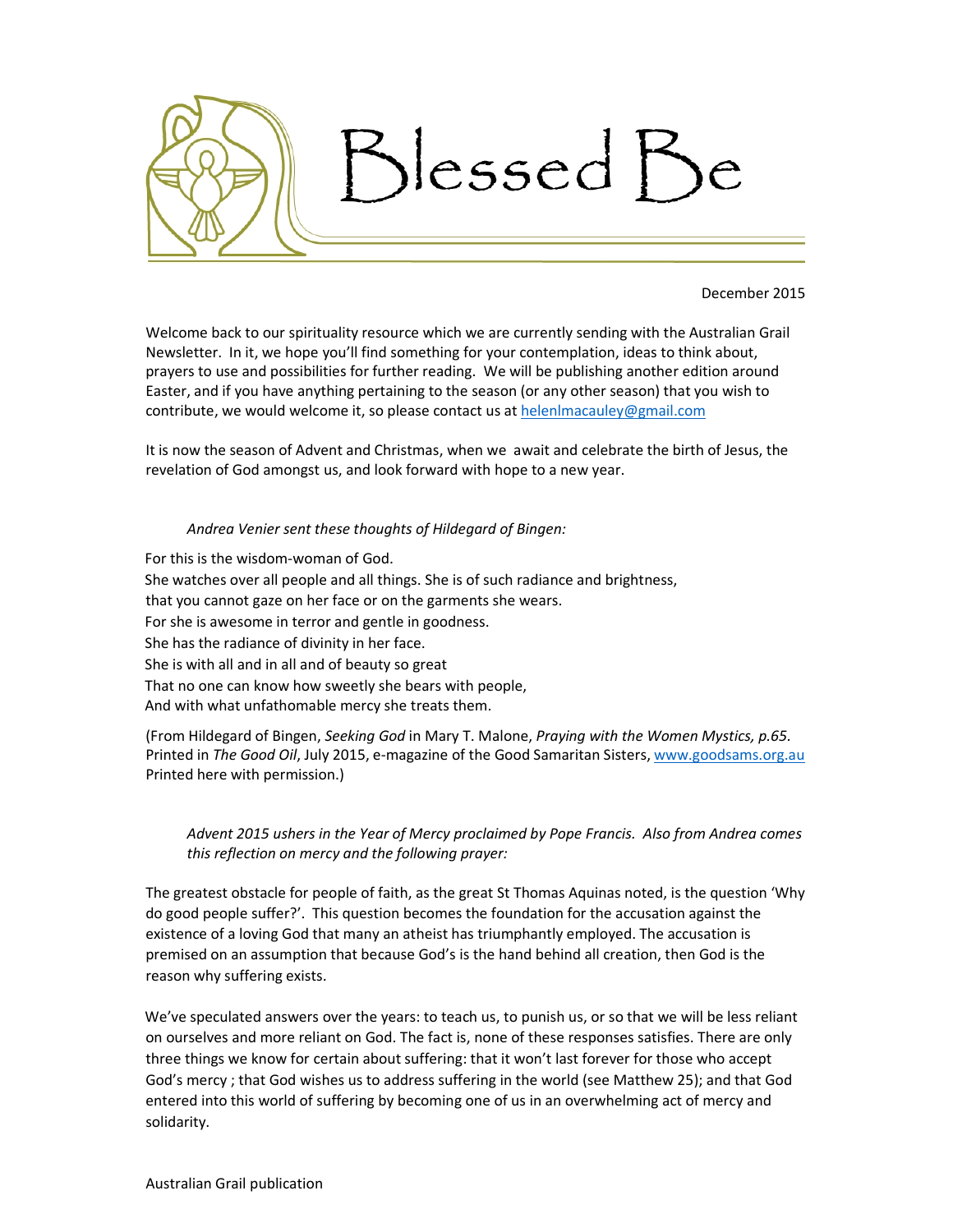Pope Francis chose December 8, 2015, to open the Year of Mercy because that day marks the 50th anniversary of the closing of Vatican II. Just as this Council looked to renew the church, Francis is proclaiming that mercy is the key to the church's continuing renewal in this 'new phase of her history<sup>[2]</sup>. Francis called mercy 'the very foundation of the church's life and credibility'. He said, 'Wherever there are Christians, everyone should find an oasis of mercy'.

'Mercy' means 'to come to the aid of another out of a sense of relationship'. There is no better way to spend Advent than to let mercy fill our minds and grow in our hearts. As we await the coming of the Lord, we are also engaged in active waiting for the time when all the persons and nations on earth will grow into relationship with one another encouraging mutual help instead of competition and conflict. Then the kingdom of God will have come!

#### **Prayer**

God of Mercy, you are present in the whole universe and in the smallest of your creatures.

You embrace with your tenderness all that exists. Pour out upon us the power of your love, that we may protect life and beauty.

Fill us with peace, that we may live as brothers and sisters, harming no one.

O God of the poor, help us to rescue the abandoned and forgotten of this earth, so precious in your eyes.

Bring healing to our lives, that we may protect the world and not prey on it, that we may sow beauty, not pollution and destruction.

Touch the hearts of those who look only for gain at the expense of the poor and the earth.

Teach us to discover the worth of each thing, to be filled with awe and contemplation, to recognise that we are profoundly united with every creature as we journey towards your infinite light.

We thank you for being with us each day. Encourage us, we pray, in our struggle for justice, love and peace.

(Adapted from www.thefaceofmercy.org.au and www.gpbs.com.au)

## *Alison Healey offers this vision of Judy Chicago:*

And then all that has divided us will merge And then compassion will be wedded to power And then softness will come to a world that is harsh and unkind And then both men and women will be gentle And then both women and men will be strong And then no person will be subject to another's will And then all will be rich and free and varied And then the greed of some will give way to the needs of many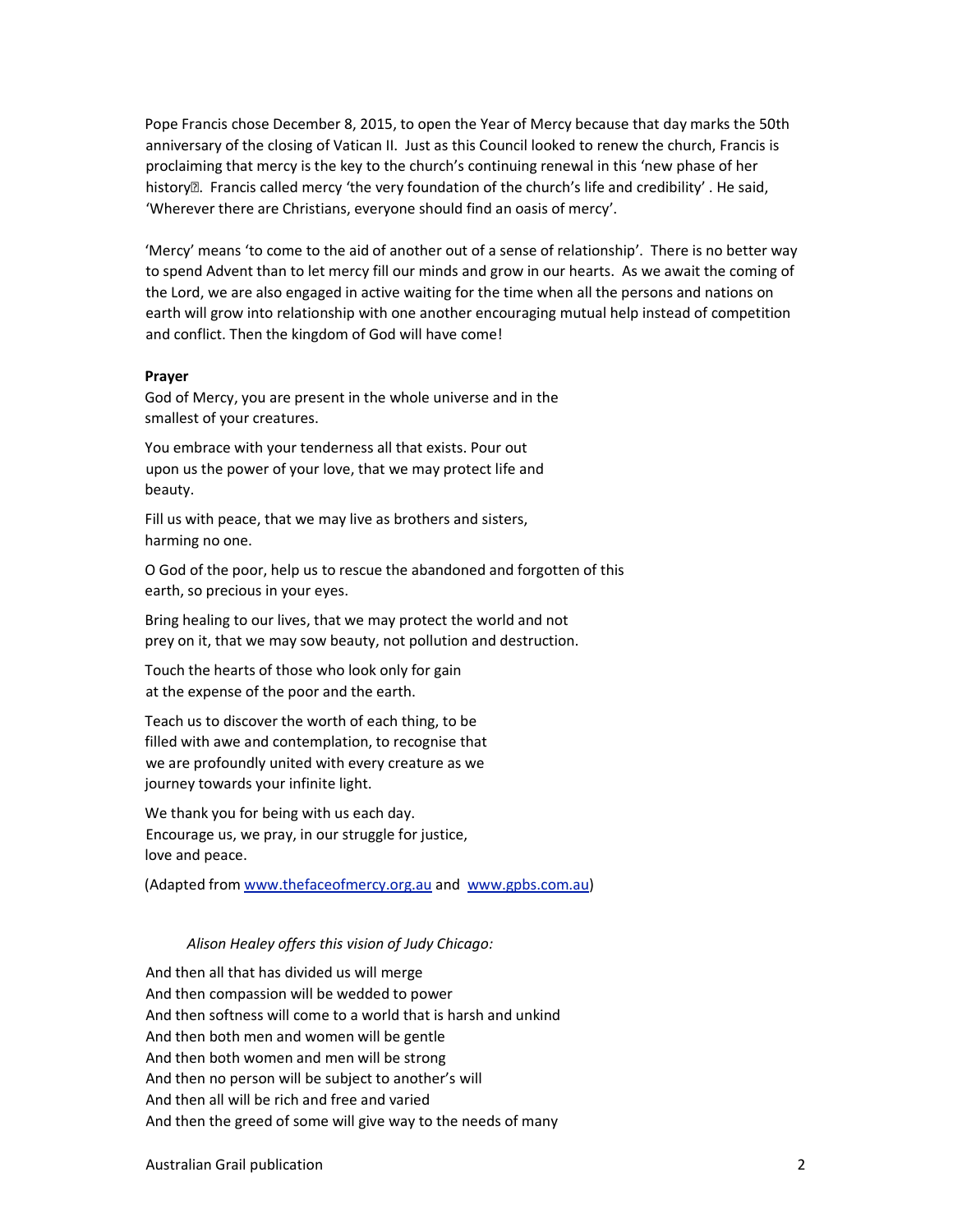And then all will share equally in the Earth's abundance And then all will nourish the young And then all will cherish life's creatures And then all will live in harmony with each other and the Earth And then everywhere will be called Eden once again.

(From the installation artwork, *The Dinner Party,* 1979)

### *Also from Alison:*

### **Fire in the earth**

It is done. Once again the Fire has penetrated the earth. Not with the sudden crash of thunderbolt, riving the mountain tops: does the Master break down doors to enter his own home? Without earthquake, or thunderclap: the flame has lit up the whole world from within.

All things individually and collectively are penetrated and flooded by it, from the inmost core of the tiniest atom to the mighty sweep of the most universal laws of being: so naturally has it flooded every element, every energy, every connecting link in the unity of our cosmos, that one might suppose the cosmos to have burst spontaneously into flame.

(Pierre Teilhard de Chardin SJ)

*From Sheila Hawthorn:* 

#### **Ceaseless Hope**

You must be men and women of ceaseless hope, because only tomorrow can today's human and Christian promise be realised; and every tomorrow will have its own tomorrow, world without end. Every human act, every Christian act, is an act of hope. But that means you must be men and women of the present; you must live this moment – really live it, not just endure it because this very moment, for all its imperfection and frustration, *because* of its imperfection and frustration, is pregnant with all sorts of possibilities, is pregnant with the future, is pregnant with love, is pregnant with Christ.

(Walter Burghardt)